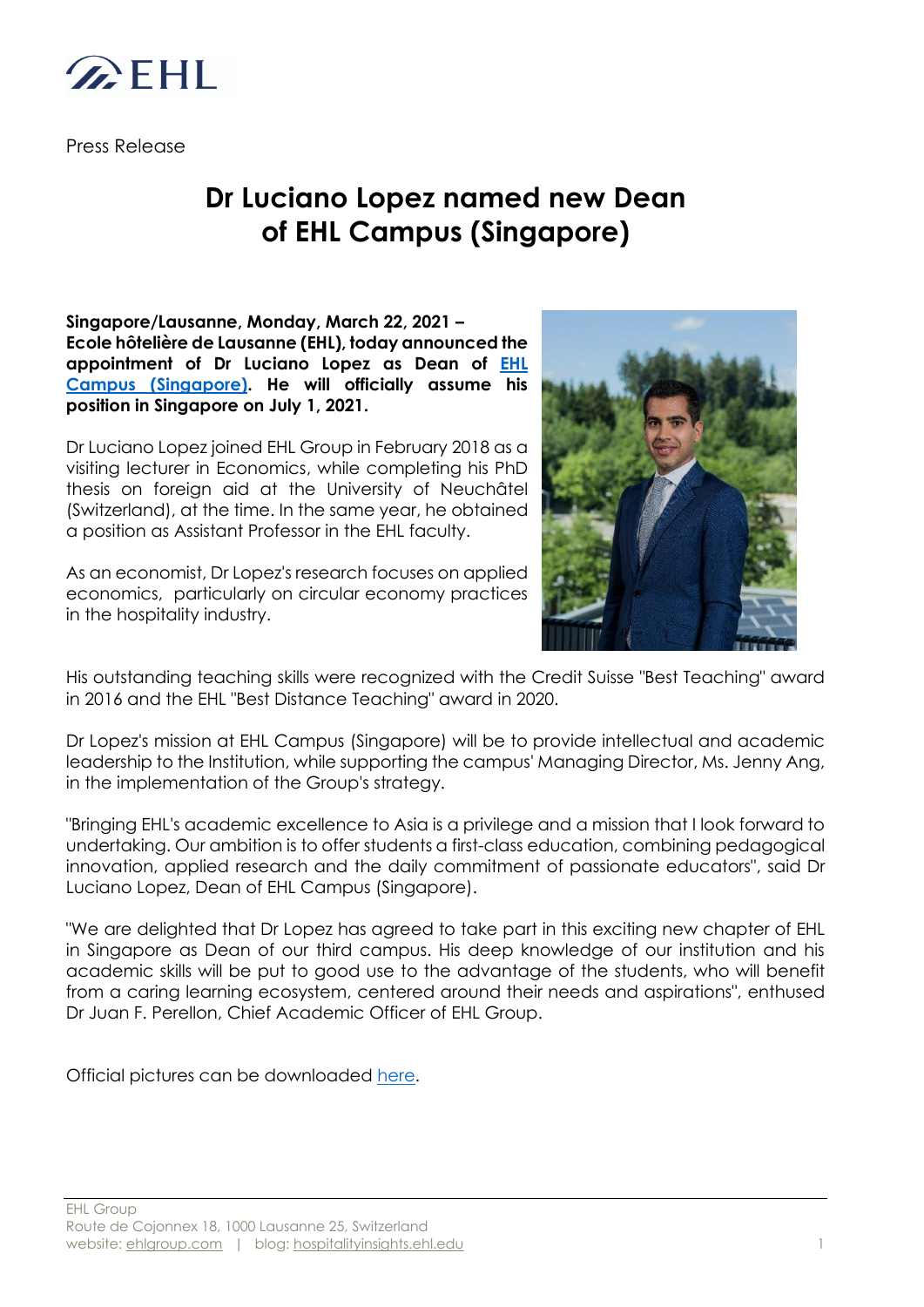

## **About EHL Group**

EHL Group encompasses a portfolio of specialized business units that deliver hospitality management education and innovation worldwide. Headquartered in Lausanne, Switzerland, the Group includes:

EHL [Ecole hôtelière de Lausanne](https://www.ehl.edu/) is an ambassador for traditional Swiss hospitality and has been a pioneer in hospitality education since 1893 with over 25,000 alumni worldwide and over 120 nationalities. EHL is the world's first hospitality management school that provides undergraduate and graduate programs at its campuses in Lausanne, Singapore and Chur-Passugg, as well as online learning solutions. The university of applied sciences is ranked n°1 by QS World University Rankings by subject and CEOWorld Magazine, and its gastronomic restaurant is the world's only educational establishment to hold a Michelin Star for a third consecutive year.

[EHL Swiss School of Tourism and Hospitality](https://www.ssth.ch/) has been one of the leading hospitality management colleges for hotel specialists for 50 years. The College delivers Swissaccredited federal diplomas of vocational education and training and of higher education in its 19th century spa-hotel in Chur-Passugg, Graubünden, to Swiss and international students from 20 countries.

[EHL Advisory Services](http://www.lhcconsulting.com/) is the largest Swiss hospitality advisory company specializing in service culture implementation, business consulting, as well as the development and quality assurance of learning centers. EHL Advisory Services has offices in Lausanne, Beijing, Shanghai and New Delhi and has delivered mandates in more than 60 countries over the past 40 years.

[www.ehl.edu](http://www.ehl.edu/)